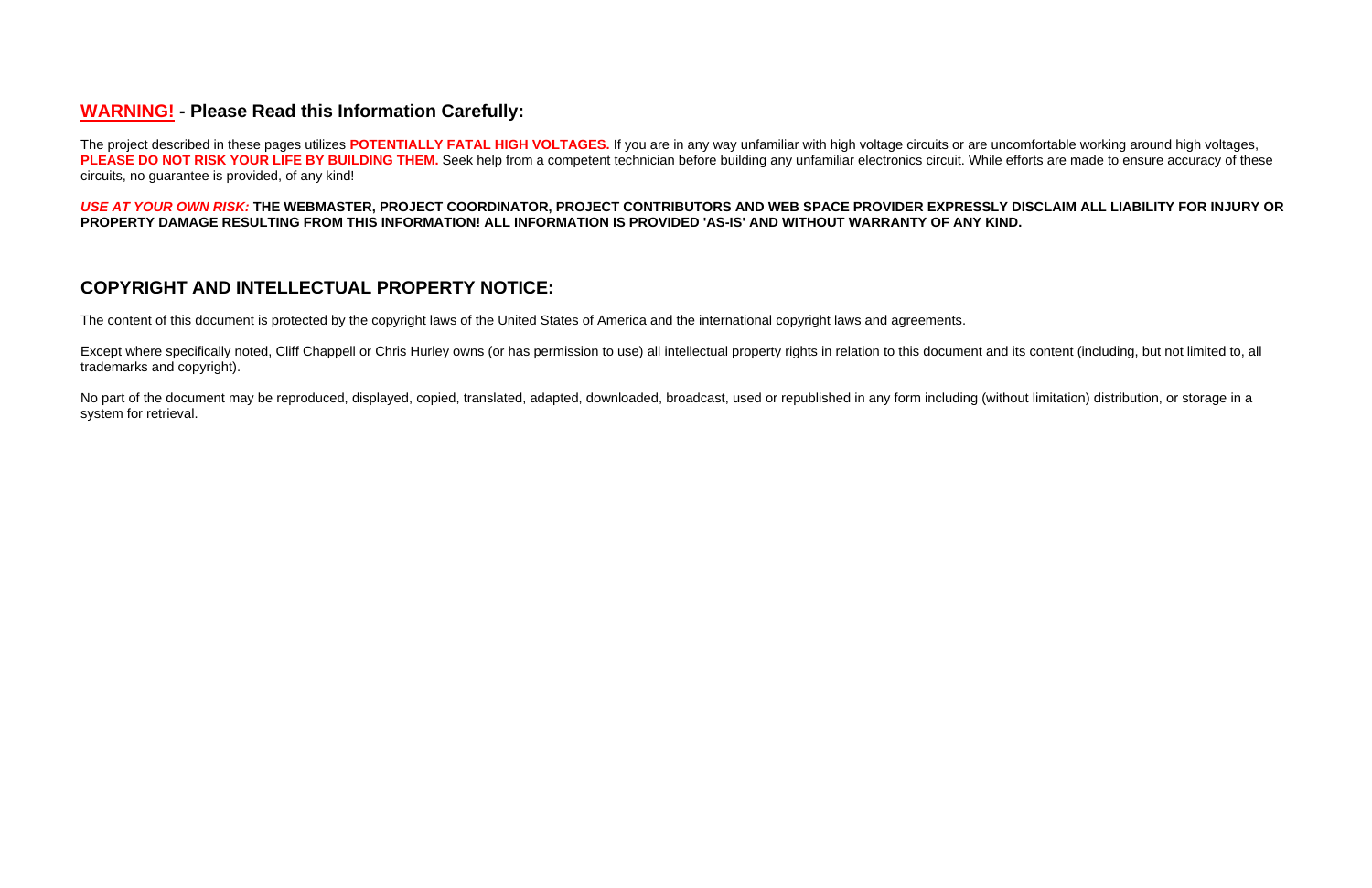

| Revision | Description                                                                                                                                            |
|----------|--------------------------------------------------------------------------------------------------------------------------------------------------------|
| 08.09.27 | Change C1 To 100uF/450V<br>Changed R31 To 150K<br>Added C14a And C14b<br>Changed VR5 & VR6 To 1MA<br>Changed VR3 To 25KB<br>Changed C13 To 0.68uF/100V |
| 08.10.02 | Changed Tonstack Hookup For VR6 & VR7<br>Removed R20 & R21<br>Change R14 & R15 To 5k6<br>Changed V3 To 12AY7                                           |
| 08.10.22 | Made The Standby Switch Optional                                                                                                                       |
| 08.11.10 | Public Release                                                                                                                                         |

CONNECTED TO POWERAMP

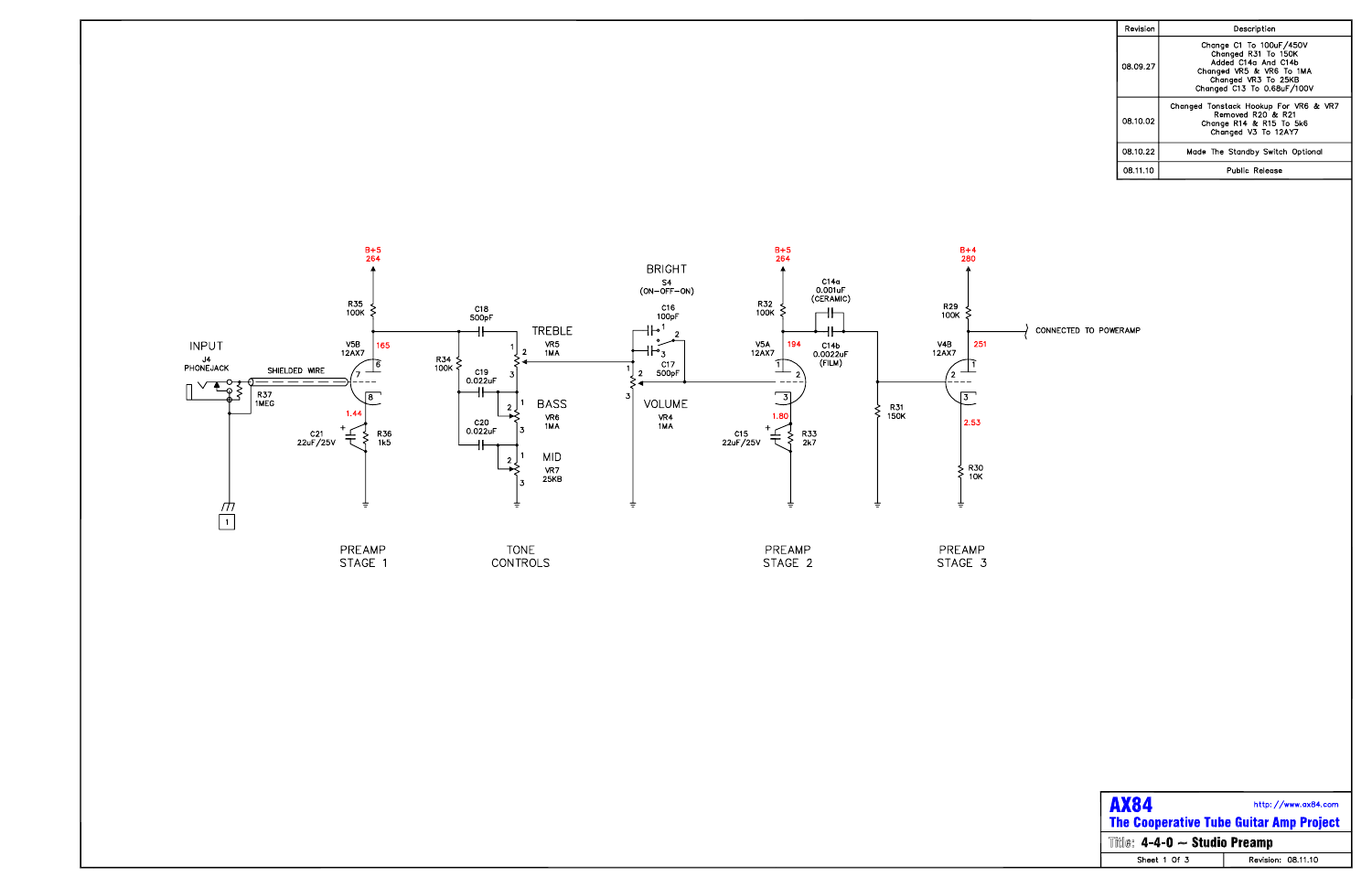

| SPFAKFR<br>OUTPUT |
|-------------------|
| J2<br>PHONEJACK   |
|                   |
| J3<br>PHONEJACK   |
|                   |
|                   |

| Revision | Description                                                                                                  |  |
|----------|--------------------------------------------------------------------------------------------------------------|--|
| 08.10.02 | Changed Tonstack Hookup For VR6 & VR7<br>Removed R20 & R21<br>Change R14 & R15 To 5k6<br>Changed V3 To 12AY7 |  |
| 08.10.22 | Made The Standby Switch Optional                                                                             |  |
| 08.11.10 | Public Release                                                                                               |  |
| 08.11.15 | Corrected OT Wiring Colors                                                                                   |  |

| <b>AX84</b>                                           | http://www.ax84.com |  |
|-------------------------------------------------------|---------------------|--|
| <b>The Cooperative Tube Guitar Amp Project</b>        |                     |  |
| <b>Title: 4-4-0 <math>\sim</math> Studio Poweramp</b> |                     |  |
| Sheet 2 Of 3                                          | Revision: 08.11.15  |  |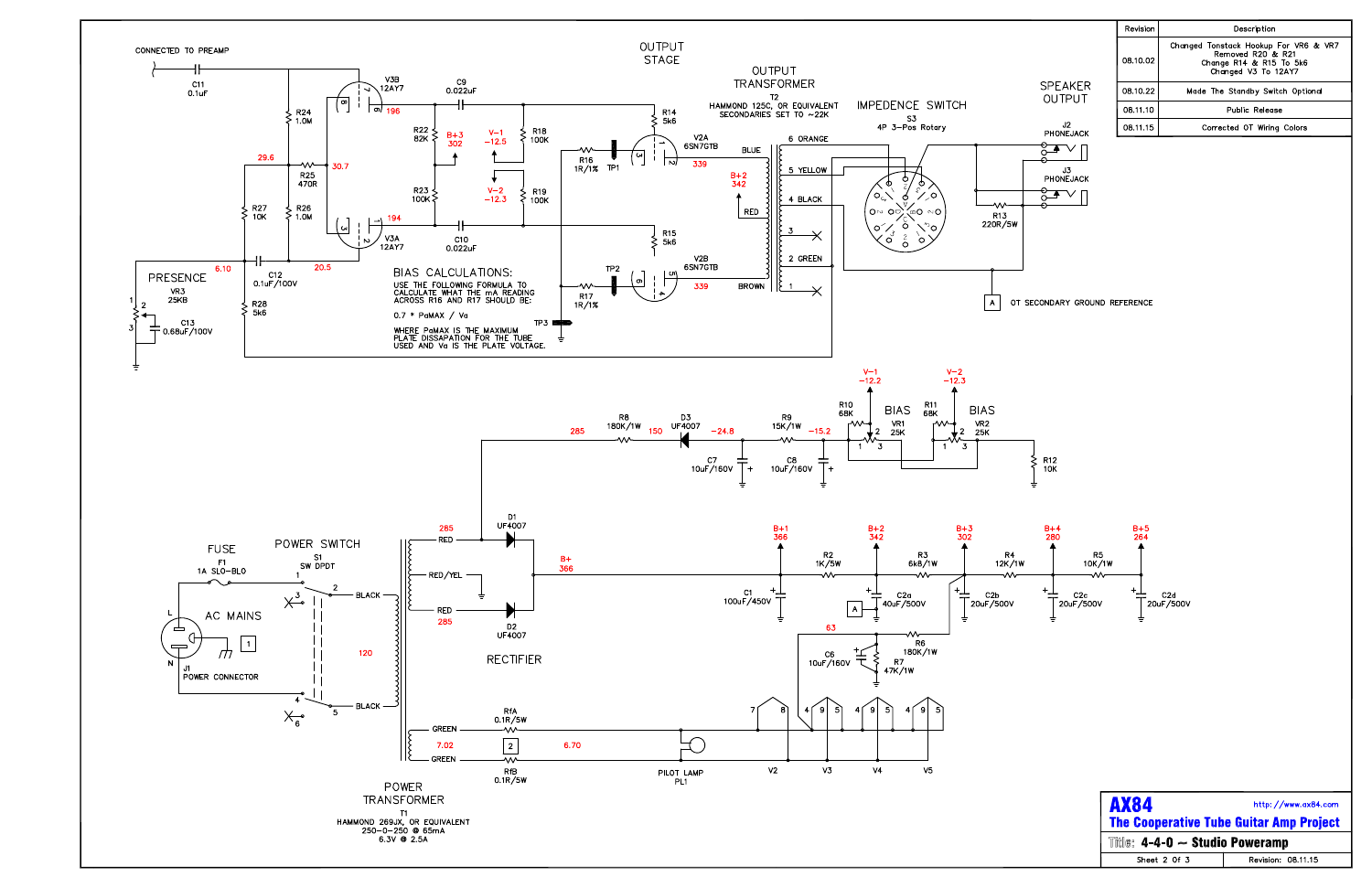



| Revision | Description                                                                                                                                            |  |
|----------|--------------------------------------------------------------------------------------------------------------------------------------------------------|--|
| 08.09.27 | Change C1 To 100uF/450V<br>Changed R31 To 150K<br>Added C14a And C14b<br>Changed VR5 & VR6 To 1MA<br>Changed VR3 To 25KB<br>Changed C13 To 0.68uF/100V |  |
| 08.10.02 | Changed Tonstack Hookup For VR6 & VR7<br>Removed R20 & R21<br>Change R14 & R15 To 5k6<br>Changed V3 To 12AY7                                           |  |
| 08.10.22 | Made The Standby Switch Optional                                                                                                                       |  |
| 08.11.10 | Public Release                                                                                                                                         |  |

### **GENERAL NOTES:**

- ALL RESISTORS 1/2W MINIMUM UNLESS OTHERWISE NOTED.  $\mathbf{1}$ .
- ALL COUPLING CAPACITORS 400V OR GREATER.  $2.$
- $3.$ VOLTAGE READINGS ARE THOSE TAKEN WITH MY TUBE SET. THE USE OF DIFFERENT TUBE SETS WILL ALTER THE READINGS.
- SYMBOL REPRESENTS SHIELDED CABLE. THE 4.

#### CONSTRUCTION NOTES:

- THIS IS A GROUND CONNECTION TO THE CHASSIS. THE MAINS<br>SAFETY CONNECTION SHOULD BE MADE AS CLOSE AS POSSIBLE<br>TO THE POINT WHERE AC ENTERS THE CHASSIS. THE CIRCUIT<br>CONNECTION SHOULD BE MADE AS CLOSE AS POSSIBLE TO THE  $\vert$  1 INPUT JACK. IDEALLY, THE JACK ITSELF SHOULD BE USED AS THE CONNECTION POINT BY NOT ISOLATING IT FROM THE CHASSIS.
- $\boxed{2}$ THESE TWO 0.1R/5W RESISTORS ARE OPTIONAL, AND ARE NEEDED<br>ONLY WHEN YOUR MAINS VOLTAGES ARE GREATER THAN THAT WHICH THE POWER TRANSFORMER WAS WOUND FOR. THE VALUES<br>SHOWN SHOULD BE CORRECT FOR A 115V PT USED WITH 120V MAINS. THE PURPOSE OF THESE TWO RESISTORS IS TO INSURE THAT THE FILAMENT VOLTAGE STAYS WITHIN +/- 10% OF 6.3VAC.

### VOLTAGE READING NOTES:

- THE VOLTAGE READINGS ON THIS SCHEMATIC ARE SIMULATED  $\overline{1}$ . BASED ON THE USE OF A HAMMOND 269JX WITH 120V MAINS.
- DIFFERENT TUBES DRAW DIFFERENT AMOUNTS OF CURRENT, NO  $2.$ TWO ARE ALIKE UNLESS THEY ARE MATCHED. THE AMOUNT OF CURRENT DRAWN BY ALL THE TUBES IN THE AMP WILL AFFECT VOLTAGE READINGS THROUGHOUT THE AMP.

#### TUNING NOTES:

- A 12AV7 TUBE MAY BE USED IN THE V3 POSITION TO LOWER  $\overline{1}$ . THE GAIN OF THE PI AND REDUCE DISTORTION.
- A 12AY7 MAY BE USED IN THE V5 POSITION TO LOWER THE GAIN  $2.$ AND OVERALL DISTORTION OF THE AMP.
- $3.$ YOU WILL FIND THAT TWO IMPORTANT AREA FOR TUNING THIS AMP IS THE COUPLING CAPACITOR(S) AND GRID RESISTOR BETWEEN THE<br>2ND AND 3RD PREAMP STAGES. LOWERING THE VALUE OF R31 WILL REDUCE THE DISTORTION, AND CHANGING C14A/B WILL AFFECT BASS AND TREBLE RESPONSE.

| <b>AX84</b><br>http://www.ax84.com<br><b>The Cooperative Tube Guitar Amp Project</b> |                    |  |
|--------------------------------------------------------------------------------------|--------------------|--|
| Title: $4-4-0 \sim$ Studio Details                                                   |                    |  |
| Sheet 3 Of 3                                                                         | Revision: 08.11.10 |  |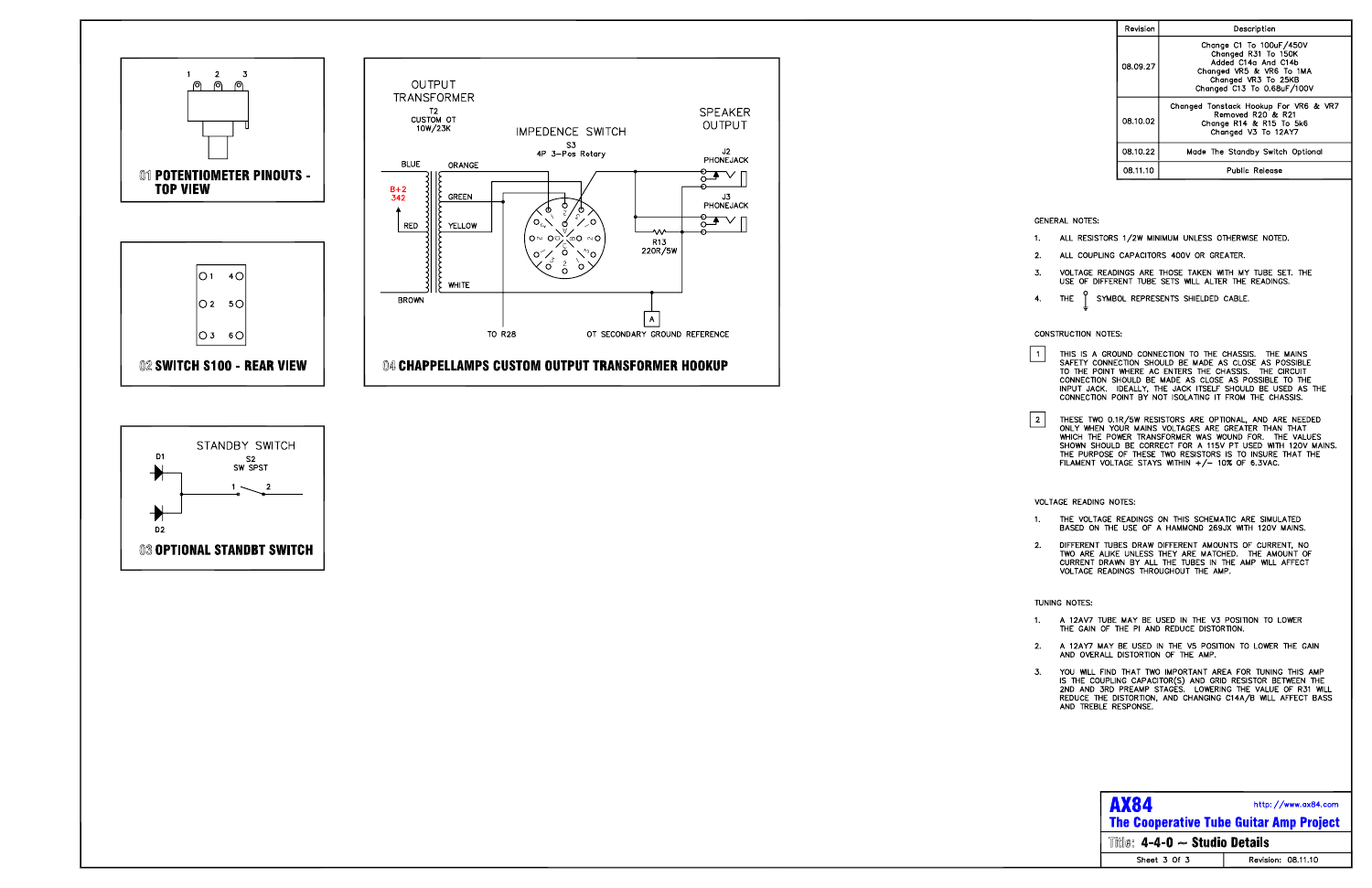# **AX84 4-4-0 Studio Amplifier BOM**

### **Revision: 08.11.15**

NOTE: Parts for options are not included on this bill of materials.

| Item                    | Quantity       | Reference                         | Value                                  |
|-------------------------|----------------|-----------------------------------|----------------------------------------|
| 1                       | 1              | C <sub>1</sub>                    | 100uF/450V                             |
| $\overline{c}$          | 1              | C <sub>2</sub>                    | 40/20/20/20 Multi-section Capacitor    |
| 3                       | 3              | C6, C7, C8                        | 10uF/160V                              |
| $\overline{\mathbf{4}}$ | 4              | C9, C10, C19, C20                 | 0.022uF/400V                           |
| $\mathbf 5$             | 1              | C <sub>11</sub>                   | 0.1uF/400V                             |
| $\,6$                   | 1              | C <sub>12</sub>                   | 0.1uF/100V                             |
| $\overline{7}$          | 1              | C <sub>13</sub>                   | 0.68uF/100                             |
| $\bf 8$                 | 1              | C <sub>14a</sub>                  | 0.001uF/1KVA (ceramic)                 |
| 9                       | 1              | C14b                              | 0.0022uF/400V (film)                   |
| 10                      | $\overline{2}$ | C15, C21                          | 22uF/25V                               |
| 11                      | 1              | C <sub>16</sub>                   | 100pF/500V                             |
| 12                      | $\overline{2}$ | C17, C18                          | 500pF/500V                             |
| 13                      | 1              | R2                                | 1K/5W                                  |
| 14                      | $\overline{2}$ | Rfa, Rfb                          | 0.1R/5W                                |
| 15                      | 1              | R <sub>3</sub>                    | 6k8/1W                                 |
| 16                      | 1              | R <sub>4</sub>                    | 12K/1W                                 |
| 17                      | 1              | R <sub>5</sub>                    | 10K/1W                                 |
| 18                      | 2              | R6, R8                            | 180K/1W                                |
| 19                      | 1              | R7                                | 47K/1W                                 |
| 20                      | 1              | R <sub>9</sub>                    | 15K/1W                                 |
| 21                      | $\mathbf{2}$   | R10, R11                          | 68K                                    |
| 22                      | 3              | R12, R27, R30                     | 10K                                    |
| 23                      | 1              | R <sub>13</sub>                   | 220R/5W                                |
| 24                      | 1              | R14, R15, R28                     | 5k6                                    |
| 25                      | 1              | R <sub>22</sub>                   | 82K                                    |
| 26                      | $\overline{2}$ | R <sub>16</sub> , R <sub>17</sub> | 1R/1%                                  |
|                         |                | R18, R19, R23, R29, R32, R34,     |                                        |
| 27                      | $\overline{7}$ | R35                               | 100K                                   |
| 28                      | $\overline{2}$ | R20, R21                          | Not Used                               |
| 29                      | 3              | R24, R26, R37                     | 1.0M                                   |
| 30                      | 1              | R <sub>25</sub>                   | 470R                                   |
| 31                      | 1              | R31                               | 150K                                   |
| 32                      | 1              | R33                               | 2k7                                    |
| 33                      | 1              | R36                               | 1k5                                    |
| 34                      | 1              | F <sub>1</sub>                    | 1A SLO-BLO                             |
| 35                      | 1              | FH <sub>1</sub>                   | Fuse Holder                            |
| 36                      | 1              | PWC1                              | Power Cord                             |
| 37                      | 1              | J <sub>1</sub>                    | <b>Power Connector</b>                 |
| 38                      | 3              | J2, J3, J4                        | Phonejack                              |
| 39                      | 4              | JW1, JW2, JW3, JW4                | Phonejack Isolation Washer (if needed) |
| 40                      | 1              | S1                                | <b>SW DPDT</b>                         |
| 41                      | 1              | S <sub>3</sub>                    | 4P 3-Pos Rotary (Shorting)             |
| 42                      | 1              | S <sub>4</sub>                    | SW SPDT (ON-OFF-ON)                    |
| 43                      | 3              | D1, D2, D3                        | <b>UF4007</b>                          |
| 44                      | 1              | PL <sub>1</sub>                   | Pilot Lamp Assembly And Bulb           |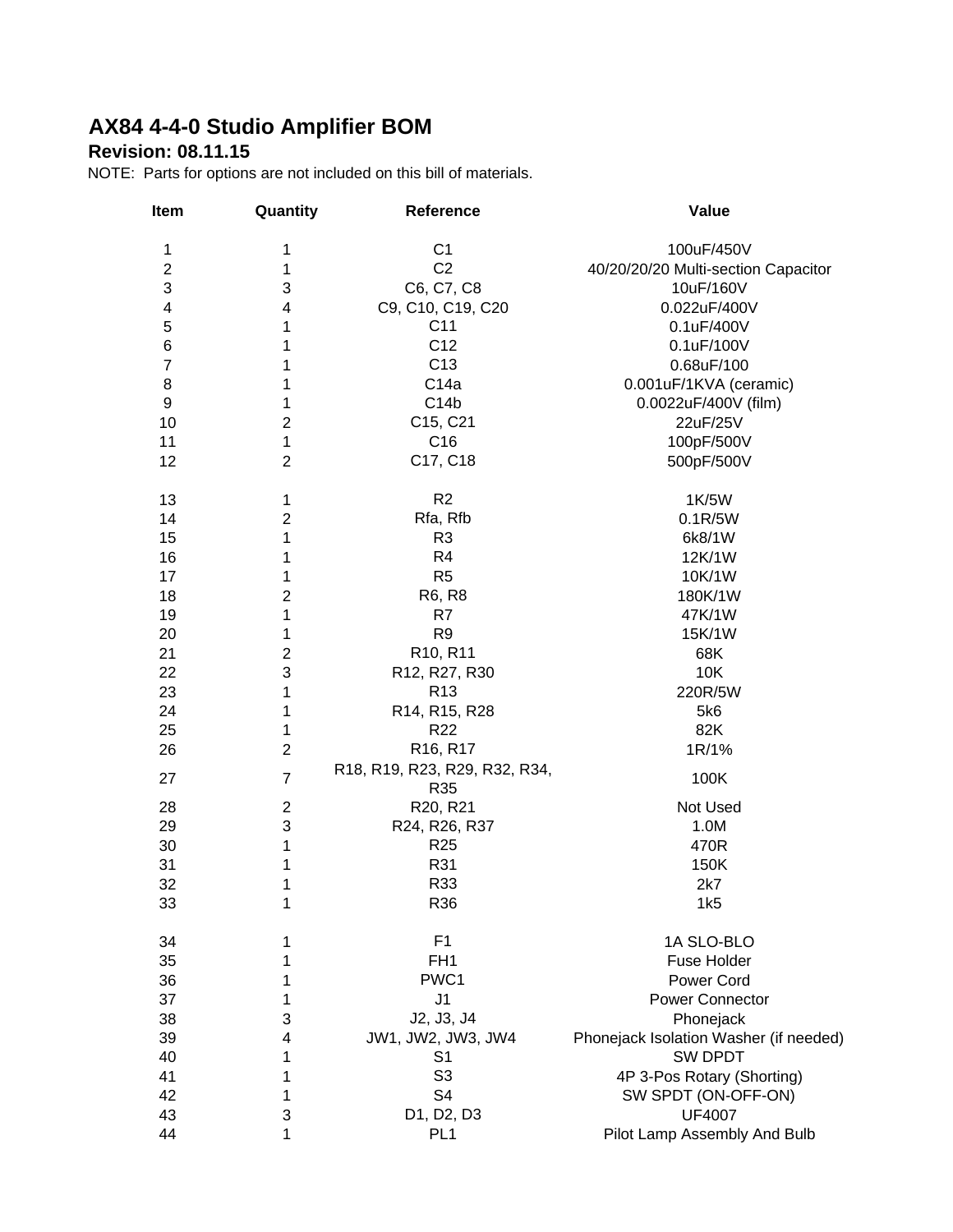| 45 |   | Τ1                   | Hammond 269JX                  |
|----|---|----------------------|--------------------------------|
| 46 |   | T2                   | Hammond 125C                   |
| 47 | 3 | <b>SK3, SK4, SK5</b> | 9 Pin Tube Sockets             |
| 48 |   | SK <sub>2</sub>      | 8 Pin Octal Socket             |
| 49 |   | V <sub>2</sub>       | 6SN7GTB                        |
| 50 |   | V3                   | 12AY7                          |
| 51 | 2 | V4, V5               | 12AX7                          |
| 52 | 2 | VR1, VR2             | 25KB (bias pots)               |
| 53 | 2 | VR3, VR7             | 25KB                           |
| 54 | 3 | <b>VR4, VR5, VR6</b> | 1MA                            |
| 55 |   | CCImp                | Clamp For Multi-section Cap C2 |
| 56 | 5 | K1, K2, K3, K4, K5   | Knobs                          |
| 57 |   | CH <sub>1</sub>      | Chassis                        |
| 58 | 2 | <b>TP1, TP2</b>      | Red Tip Jack                   |
| 59 |   | TP3                  | <b>Black Tip Jack</b>          |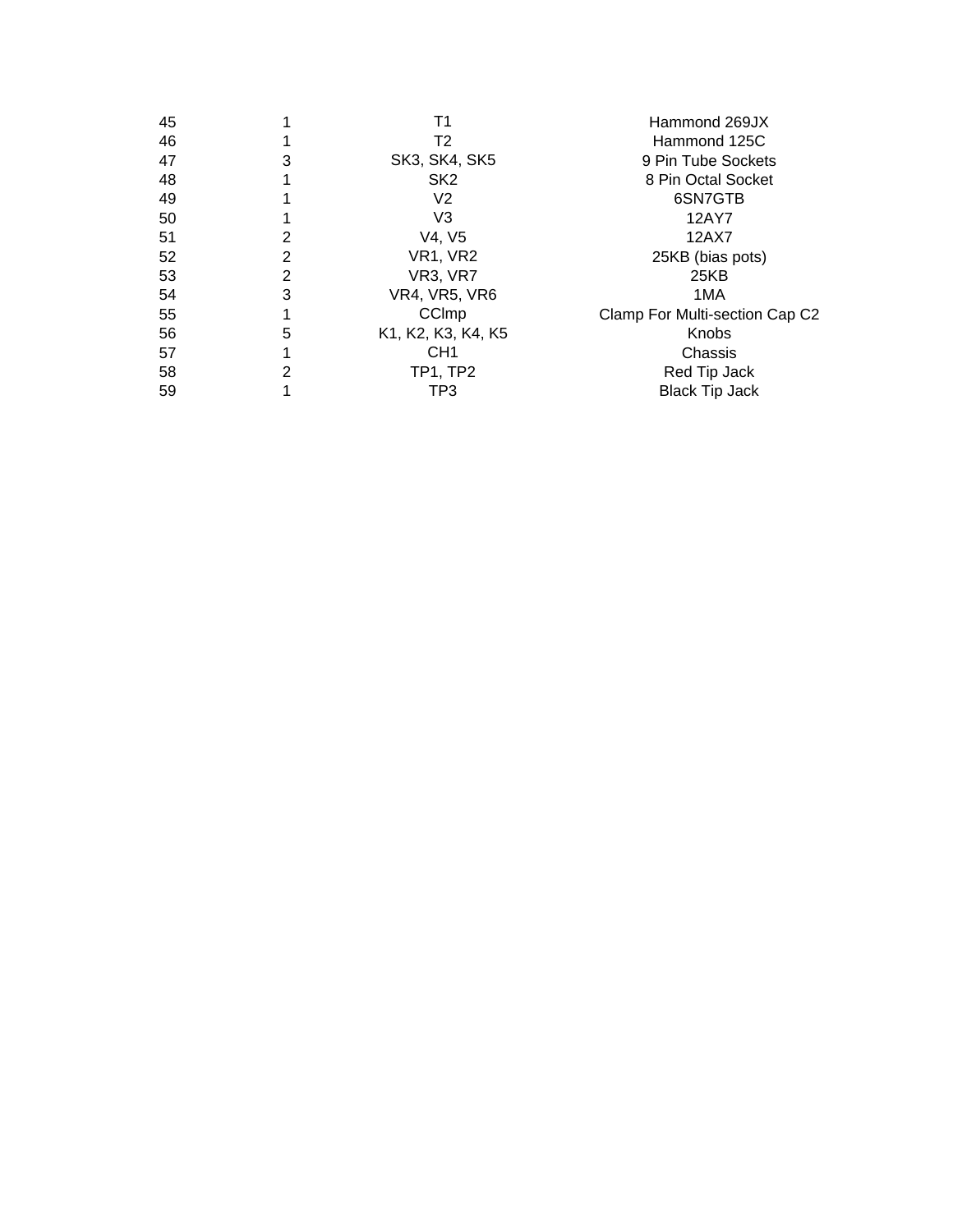